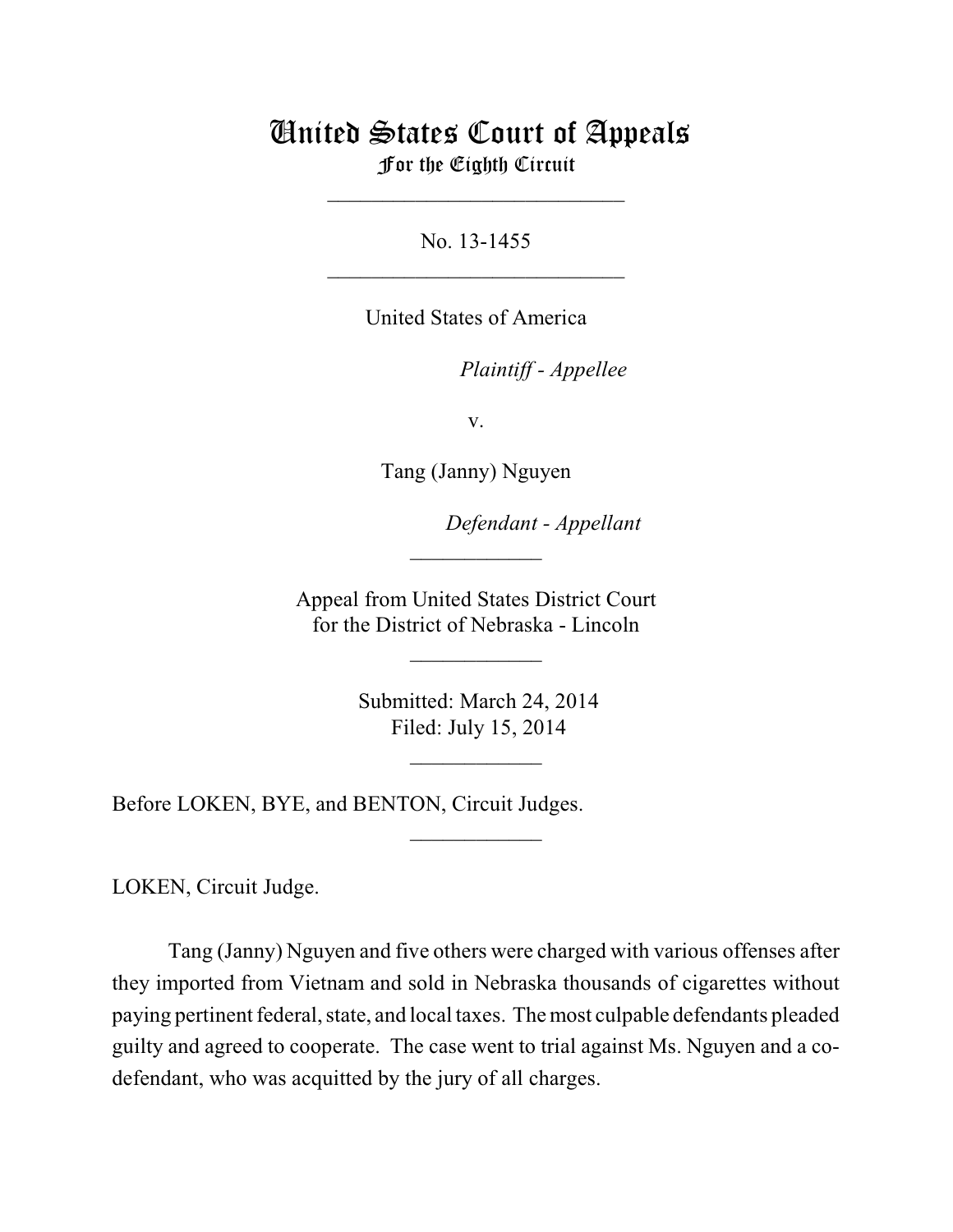The multi-count indictment charged Ms. Nguyen with conspiracy to violate 18 U.S.C. §§ 545, 1341, 2342(a), and 26 U.S.C. §§ 5701(b) and 5762(c)(3); fraudulent importation of "contraband cigarettes"; evasion of federal cigarette taxes; and five counts of mail fraud. After a five-day trial, the jury acquitted her of those charges. In addition, Count VI alleged that Ms. Nguyen "did knowingly ship, transport, receive, possess, sell and distribute 'contraband cigarettes'" in violation of 18 U.S.C. § 2342(a) on or about March 22, 2012. The jury convicted Ms. Nguyen of that charge. She appeals, arguing the evidence was insufficient to convict her of knowingly trafficking in contraband cigarettes. We agree and therefore reverse.

## **I.**

In May 2011, an informant notified the County Sheriff's Office that a person later identified as Van Phan wasselling Vietnamese cigarettes in NebraskaCity, some fifty miles east of Lincoln, Nebraska. An extensive investigation revealed multiple packages from Vietnam addressed to locations in the Lincoln area, including the home of Ms. Nguyen and the nearby home of her sister, Kim Nguyen. From December 2011 to March 2012, Immigration and Customs Enforcement agents conducted five "border searches" of packages addressed to those homes, opening the packages, photographing and inventorying the Vietnamese cigarettes inside, and resealing the packages for postal delivery. At trial, ICE Agent Stewart testified that he also obtained a warrant and searched eleven packages addressed to Ms. Nguyen on April 4. Inside the packages were cartons and packs containing 11,680 Vietnamese cigarettes. None of the cigarette packs had a Nebraska cigarette tax stamp, which is required to lawfully sell cigarettes in that State. Neb. Rev. Stat.  $\S 77$ -2606. The eleven packages were then delivered to Ms. Nguyen's home and were the basis for the Count VI offense. During the investigation, agents searched a total of twenty-eight packages addressed to Ms. Nguyen, all of which contained unstamped Vietnamese cigarettes.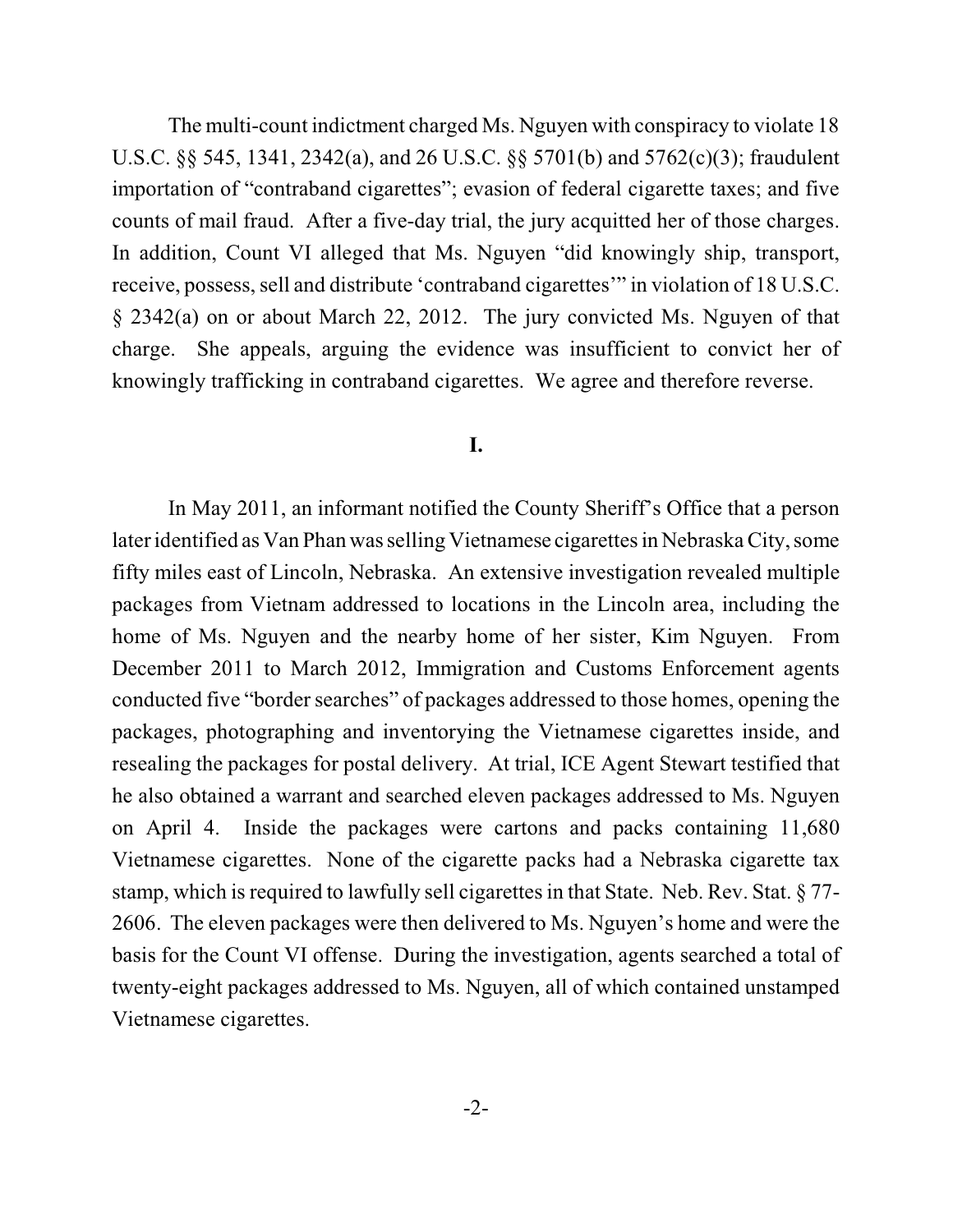On April 24, investigator Marlan Hohnstein interviewed Ms. Nguyen during a warrant search of her home after giving Miranda warnings in both English and Vietnamese. At trial, Hohnstein testified that Ms. Nguyen "acknowledged that there were many packages that had come to her residence . . . from Vietnam and she knew that they contained cigarettes." Ms. Nguyen admitted to signing for the delivery of some packages; many others arrived while she was at work. When packages arrived, Ms. Nguyen said "her job was to . . . get them to her sister Kim." Ms. Nguyen would call Kim and ask her to pick them up. She knew "Kim sold the cigarettes on the street." Her brother in Vietnam sent the packages, and during a visit to Vietnam she had once gone with him to seal and mail packages to the United States.

Kim Nguyen testified for the government pursuant to a plea agreement in which she agreed to cooperate. Kim testified that she began receiving shipments of untaxed cigarettes from relatives in Vietnam around March 2011. She did not have a license to import orsell the cigarettes and never paid federal orstate cigarette taxes. Early on, Kim asked if she could "borrow [Ms. Nguyen's] address so cigarette[s] can be sent to her address and she agree[d]." Kim told Ms. Nguyen that the packages contained cigarettes. Relatives in Vietnam mailed two or three packages to Kim and Ms. Nguyen every one to three weeks. The packages contained six cartons of cigarettes. Kim sold some of the cigarettes herself, sending the profits back to relatives in Vietnam, and gave cigarettes to Hoa Van Huynh and Teo Van Phan, two resellers who also pleaded guilty and testified for the government at trial.

Kim testified that she picked up packages delivered to Ms. Nguyen's home. Kim did not pay Ms. Nguyen for receiving the packages of cigarettes. Ms. Nguyen did not sell any cigarettes but knew that money from sales of the cigarettes was sent to their brother in Vietnam. Kim did not discuss with Ms. Nguyen that the cigarettes coming from Vietnam "were not taxed by the United States." At one point Ms. Nguyen "scream[ed]" at Kim to "stop sending to my address."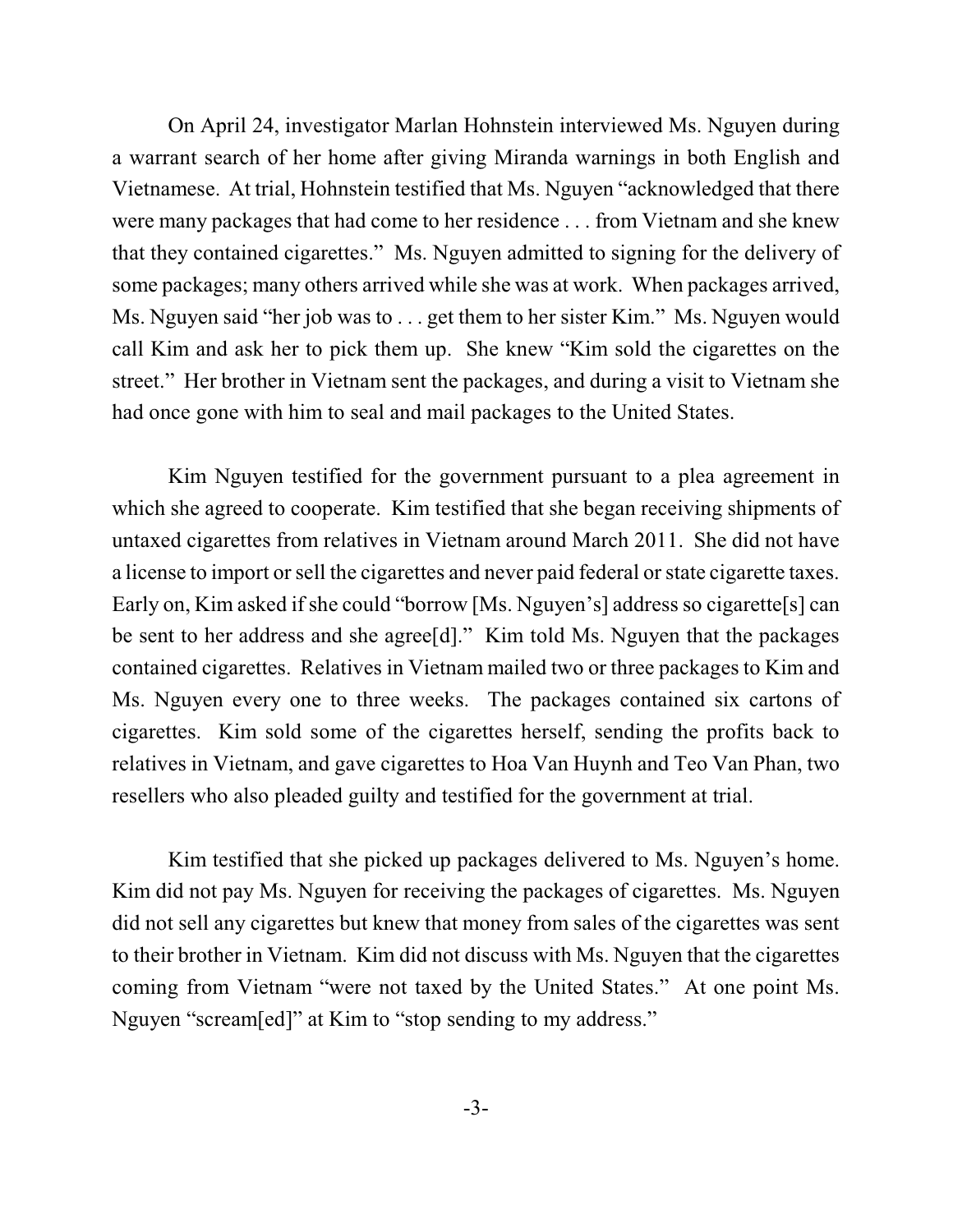Ms. Nguyen was convicted of violating 18 U.S.C. § 2342(a), which provides: "It shall be unlawful for any person knowingly to ship, transport, receive, possess, sell, distribute, or purchase contraband cigarettes or contraband smokeless tobacco." "Contraband cigarettes," an element of the offense, is defined in § 2341(2):

(2) the term "contraband cigarettes" means a quantity in excess of 10,000 cigarettes, which bear no evidence of the payment of applicable State or local cigarette taxes in the State or locality where such cigarettes are found, if the state or local government requires a stamp, impression, or other indication to be placed on packages or other containers of cigarettes to evidence payment of cigarette taxes, and which are in the possession of any person other than [one who holds under proper authorization].

At trial, the government proved that more than 10,000 Vietnamese cigarettes bearing no evidence of the payment of applicable Nebraska cigarette taxes were received and sold in Nebraska by one or more persons who were not authorized to receive and sell them. The fighting issue was whether Ms. Nguyen knowingly violated § 2342(a).

Prior to and during trial, defense counsel requested a jury instruction that a violation of  $\S$  2342(a) "requires proof of specific intent," that is, proof that Ms. Nguyen "knowingly did an act which the law forbids, purposely intending to violate the law." The district court denied this request, explaining that it agreed with the Sixth Circuit that the Supreme Court's decision in United States v. Liparota, 471 U.S. 419 (1985), adopting a specific intent requirement for knowing violations of the federal food stamp fraud offense, does not apply to knowing violations of § 2342(a). United States v. Elshenawy, 801 F.2d 856, 859 (6th Cir. 1986), cert. denied, 479 U.S. 1094 (1987), followed in United States v. Baker, 63 F.3d 1478, 1491-93 (9th Cir. 1995), cert. denied, 516 U.S. 1097 and 516 U.S. 1117 (1996).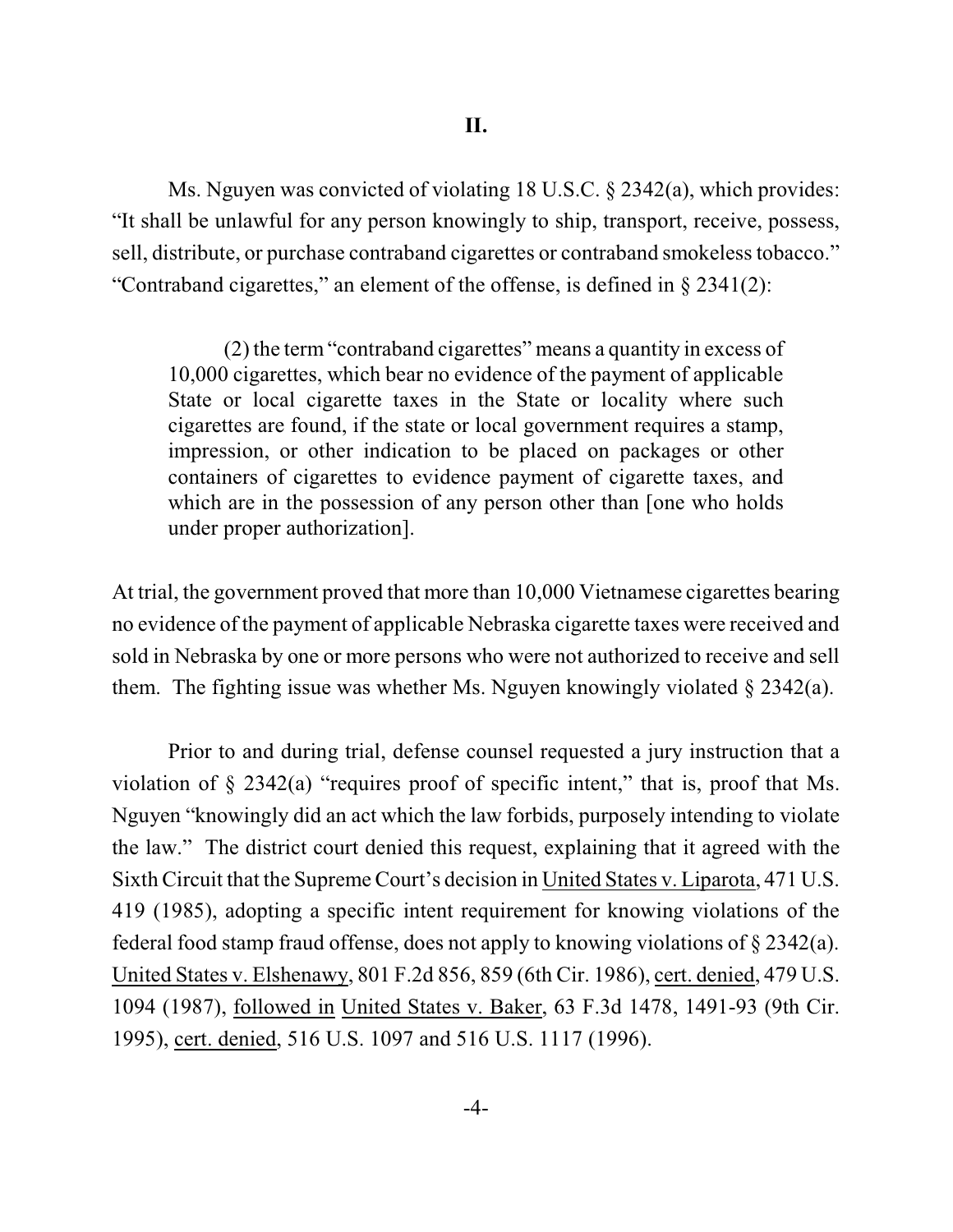We agree that  $\S 2342(a)$  is not a specific intent statute, but that does not resolve the question of what the government must prove to establish a "knowing" violation. On this question, the record and appellate briefs are silent, but the Supreme Court has provided substantial guidance:

[T]he term "knowingly" does not necessarily have any reference to a culpable state of mind or knowledge of the law. As Justice Jackson correctly observed, "the knowledge requisite to knowing violation of a statute is factual knowledge as distinguished from knowledge of the  $law." \ldots$  Thus, unless the text of the statute dictates a different result [as in Liparota], the term "knowingly" merely requires proof of knowledge of the facts that constitute the offense.

Bryan v. United States, 524 U.S. 184, 192-93 (1998) (citations omitted). This was not an issue in Elshenawy, because the defendant conditionally pleaded guilty to violating § 2342(a), admitted "he knew that the cigarettes in his possession bore no indicia and . . . assumed that no state taxes had been paid," and appealed the district court's ruling that the government need not prove knowledge of the state taxing requirement. 801 F.2d at 857.

When a criminal statute introduces the elements of a crime with the word "knowingly," we apply that word to each element of the crime unless special context or background calls for a different reading. United States v. Bruguier, 735 F.3d 754, 758 (8th Cir. 2013) (en banc). Thus, the district court properly instructed the jury that the government must prove beyond a reasonable doubt that Ms. Nguyen knowingly (i) trafficked in more than 10,000 cigarettes that (ii) "bore no evidence of the payment of applicable State orlocal cigarette taxes." However, in denying Ms. Nguyen's postverdict motion for judgment of acquittal, the court lostsight of the second half of this instruction, which properly focused on whether the cigarettes "bore evidence" that applicable taxes had been paid, as § 2341(2) required. Instead, the court concluded, Ms. Nguyen's admissions to investigator Hohnstein that she knew packages mailed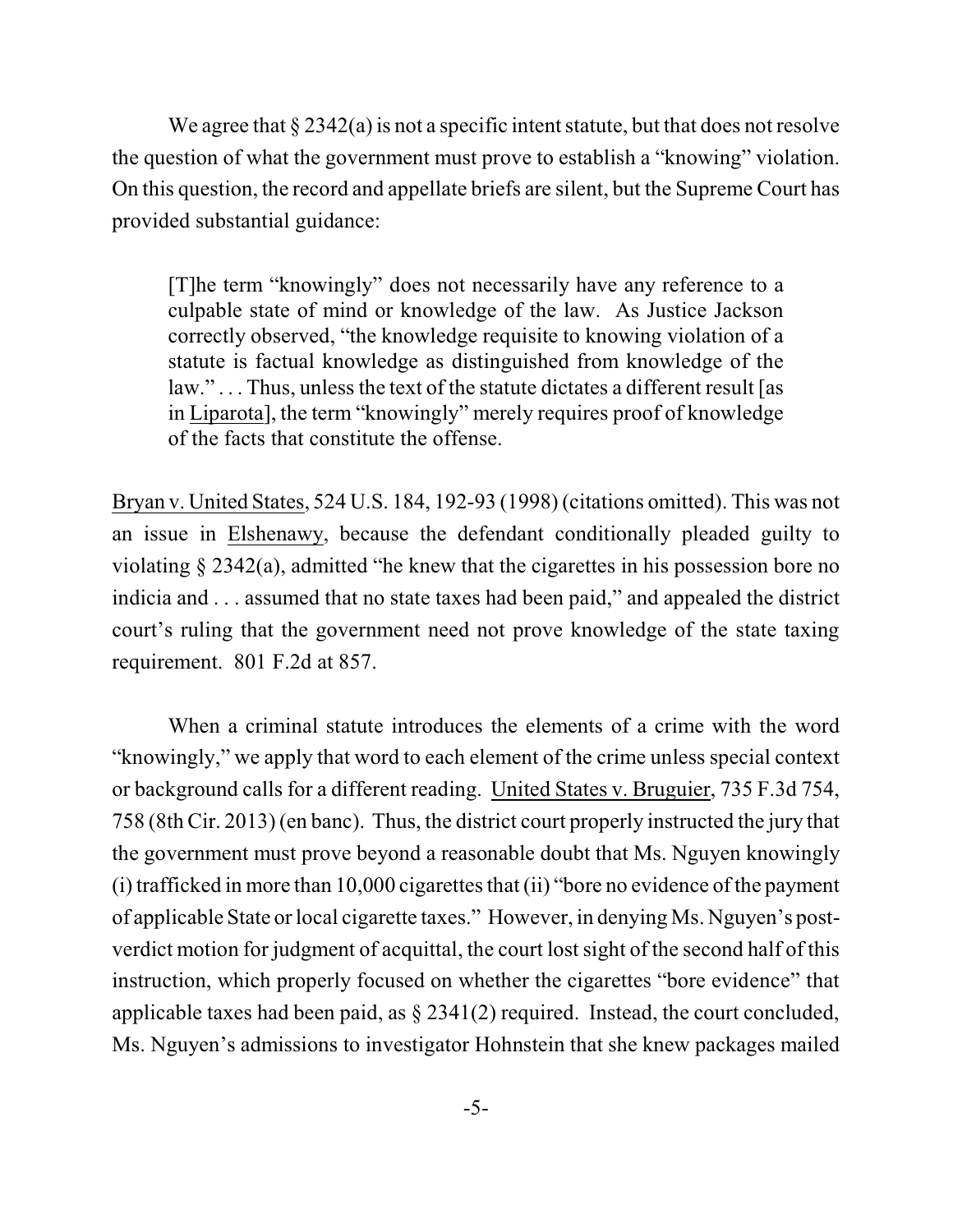to her contained cigarettes, signed for some of the packages, and left them for Kim to pick up "is certainly sufficient to support the jury's determination that the defendant knowingly possessed contraband cigarettes."

On appeal, Ms. Nguyen argues, as she did to the district court, that "there is no evidence in the record that [Ms. Nguyen] was aware of any applicable sales taxes on the cigarettes. This was a fact that the actual importer, Kim Nguyen, did not discuss with her." The government's brief responded, citing page 373 of the trial transcript: "Nguyen informed Deputy Hohnstein she knew her brother and nephew were sending packages from Vietnam to her and her sister and that the packages contained *untaxed* Vietnamese cigarettes." (Emphasis added.) This is an inexcusable misstatement of the trial record. At pages 373-75, Hohnstein testified:

Q. What did she tell you regarding the packages that had come to her residence from Vietnam?

A. She acknowledged that there were many packages that had come to her residence that came from Vietnam and she knew that they contained cigarettes.

\* \* \* \* \*

Q. What did she say to you regarding who she identified as the sender of those packages?

A. She told me that her brother had sent them from Vietnam.

\* \* \* \* \*

Q. What did she tell you with regard to her understanding of the process for the packages mailed from Vietnam to her address?

A. She told me that she was actually with her brother at a time when those packages had been sent from Vietnam. They would take them to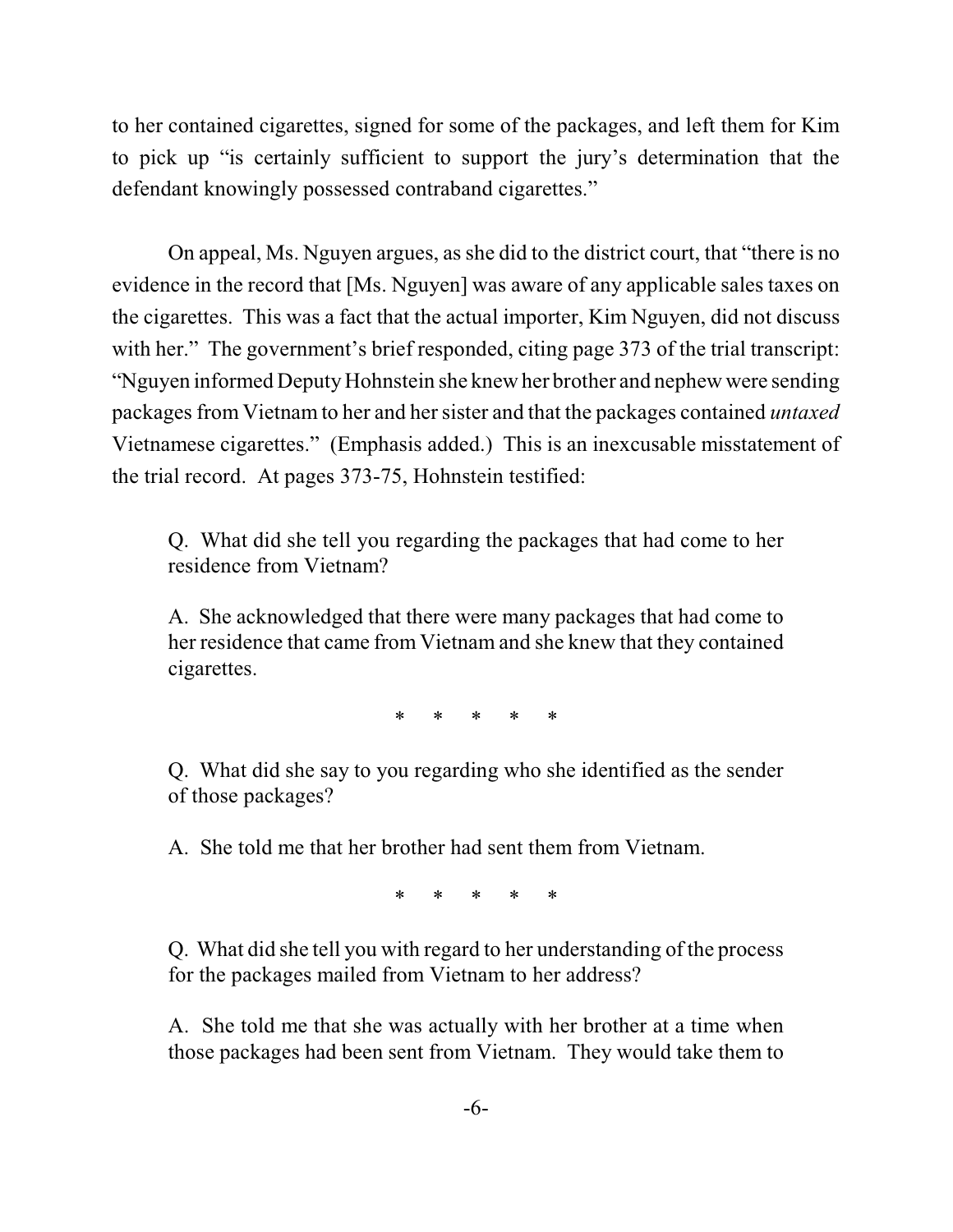the post office in Vietnam and present the packages, a person there would look at the packages and then they would be sealed up and sent away.

\* \* \* \* \*

Q. What did she tell you regarding the packages mailed to her sister?

A. She said that she knew her sister Kim had received the same kind of packages, boxes with cartons of cigarettes in them.

This wasthe only evidence in the government's fifteen-witness case regarding Ms. Nguyen's knowledge of whether the cigarettes received at her home from Vietnam "bore no evidence of the payment of applicable State or local cigarette taxes." Contrast this lack of proof with the substantial evidence suggesting the need for affirmative proof on this issue: (1) The packages arriving from Vietnam bore no outward sign that they contained cigarettes. Investigating agents had to open the packages and remove individual cigarette packs from their cartons to determine the packs bore no Nebraska tax stamp. (2) There was no evidence Ms. Nguyen ever opened a package received at her home. She left the packages on her kitchen table for Kim to pick up. (3) The warrant search of Ms. Nguyen's home uncovered no evidence that any box was opened at her home. No one testified that Ms. Nguyen ever possessed or even saw an individual pack of untaxed cigarettes after it arrived from Vietnam in Nebraska. (4) There was no evidence Ms. Nguyen ever sold or distributed the cigarettes, or profited from their distribution. She just delivered packages received at her home from Vietnam, unopened, to her sister.

Our review of this evidence persuades us that the government simply failed to prove a knowing violation of  $\S$  2342(a). There was sufficient evidence she

<sup>&</sup>lt;sup>1</sup>The government did not include any of its  $636$  trial exhibits in the record on appeal, leaving us to infer their contents and appearance from witness testimony.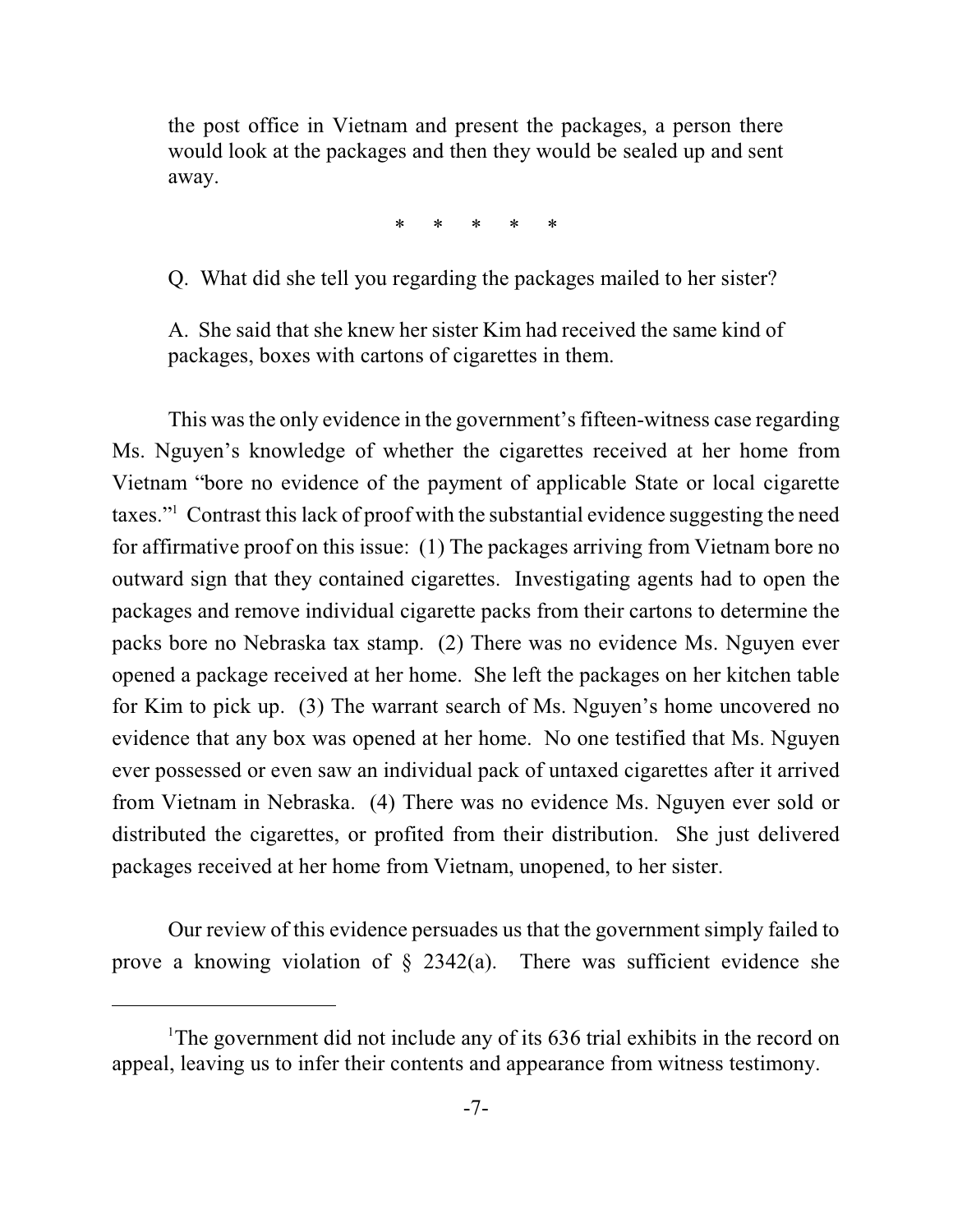knowingly received the packages, $2$  but not that she knowingly received "contraband" cigarettes" hidden inside the packages. This might have been sufficient to convict Ms. Nguyen of conspiracy to violate  $\S 2342(a)$ , but the jury acquitted her of that more serious offense. It is not unreasonable that Ms. Nguyen knew that the cigarettes delivered to her home for her sister to distribute "bore no evidence of the payment of applicable State or local cigarette taxes" and therefore had sufficient "knowledge of the facts that constitute the offense," Bryan, 524 U.S. at 193. But speculation will not take the place of proof. The government had ample opportunity to prove that fact, for example, through better questioning of Ms. Nguyen by Deputy Hohnstein, better questioning of cooperating witness Kim at trial, or presenting testimony by Ms. Nguyen's son. It did not do so. And its closing argument to the jury simply ignored this element of the offense -- knowingly trafficking in "contraband cigarettes" *as defined in the statute* -- telling the jury it should convict because Ms. Nguyen "knowingly received those cigarettes. Those cigarettes were more than 10,000 cigarettes and those cigarettes bore no tax stamp." By telling the jury that the word "knowingly" in § 2342(a) did not apply to the "bear no evidence" element of the offense, the government committed the same error that required reversal in Bruguier, 735 F.3d at 757-58, 763. But there is one important difference. In this case, the jury was properly instructed; the government simply ignored those instructions.

This is not an easy issue because of our overriding obligation to give proper deference to the jury verdict. We review the sufficiency of the evidence *de novo*, but we must "view[] the evidence in the light most favorable to the verdict and draw[] all reasonable inferences in its favor." United States v. Vore, 743 F.3d 1175, 1180 (8th

<sup>&</sup>lt;sup>2</sup>The parties briefed this case as though  $\S$  2342(a) prohibits only unlawful possession of contraband cigarettes. But the statute is directed at unlawful trafficking and therefore prohibits acts beyond actual or constructive possession. In this case, for example, the evidence was sufficient to prove that Ms. Nguyen knowingly "received" the packages, even if she did not sign for them and was not present when they were delivered and picked up by sister Kim.